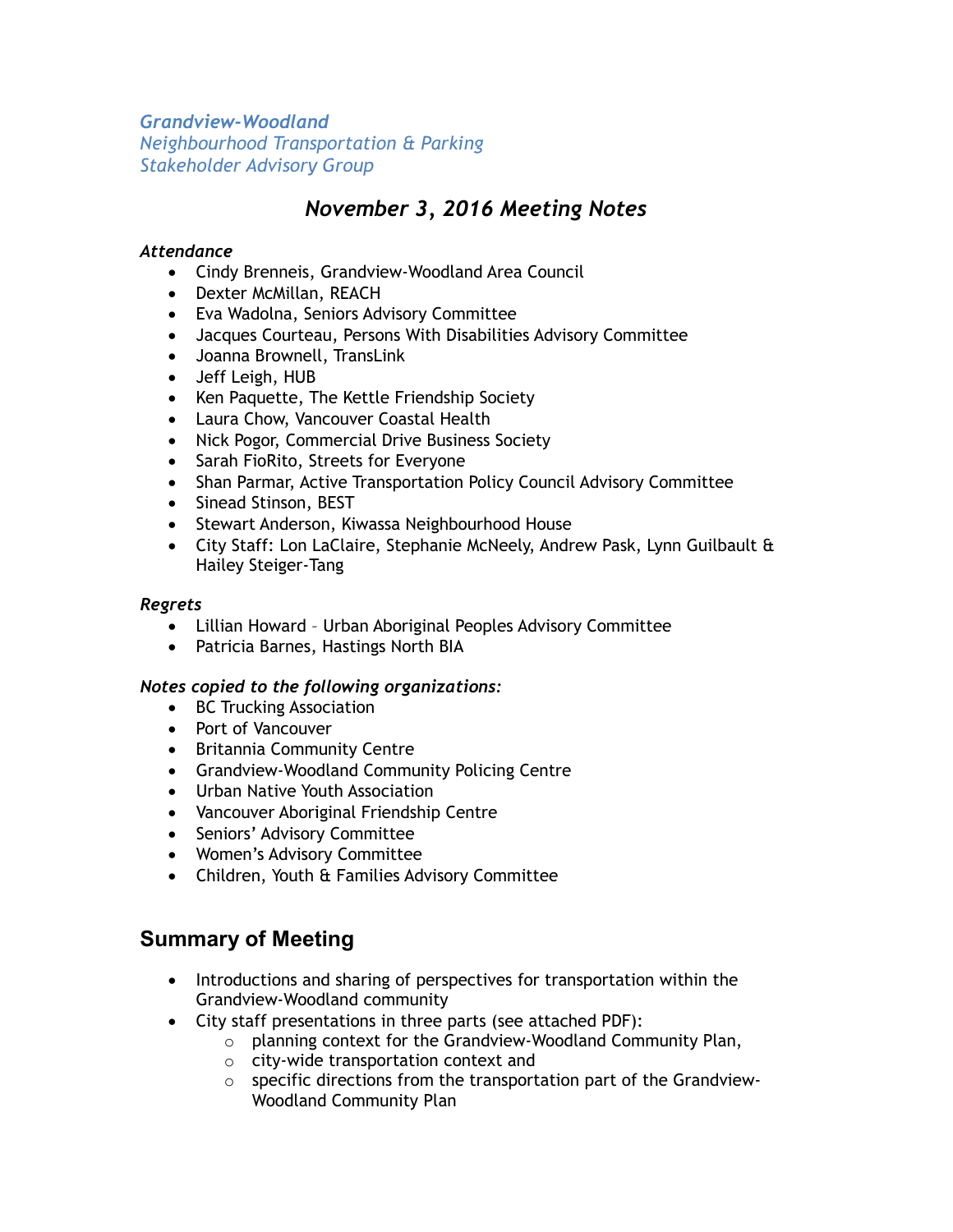- $\circ$  discussion about transportation topics that SAG members are interested in/ want to know more about (summarized below)
- o discussion about how we will work together (summarized below)

## **General Comments / Items of Interest**

- Community Representation
	- o (SF) (KP) Request for integration and inclusivity of First Nations / indigenous involvement and perspectives on transportation issues within the neighbourhood. Explore opportunities to go to these groups by attending different community spaces to gather input and feedback
- Sidewalks
	- $\circ$  (JC) Issues of sidewalk quality (i.e. smoothness, surface)
		- City is responsive to maintenance requests associated with sidewalk quality (e.g. through 3-1-1), to address uneven surfaces and unacceptable levels of accessibility
		- City standard to provide curb ramps at the time of other intersection improvements
- Public Spaces
	- $\circ$  (CB) More clarity on future public places/spaces within the neighbourhood, and as they relate to walkability – i.e. Safeway site public plaza and integration with Commercial-Broadway SkyTrain Station. Further clarification on Victoria/10<sup>th</sup> shared space, and other opportunities for public spaces within the community elsewhere
	- o (NP) Issue of public places requiring improved management approaches and maintenance
	- $\circ$  (EW) Places to sit for seniors, and parklets including the opportunity to activate and use side streets
- Transit
	- $\circ$  (SP) More information requested for changes along the Broadway Corridor, and the impact on the Grandview-Woodland neighbourhood
- General Transportation
	- $\circ$  (SA) Important to emphasize the local travel needs of residents vs regional travel through the community
	- $\circ$  (KP) Want more information on the activation of back lanes / laneways
- Commercial Drive
	- $\circ$  (CB) More clarification needed as to Commercial Drive geometry regarding street right-of-way and associated improvements
	- $\circ$  (NP) Clarification of SAG forum as a Commercial Drive focussed group versus community-wide perspective? Clarification on exploration of bike lane option for Commercial Drive, and the distribution of SAG representation for the business community. Would like to see a wider opportunity for other business representatives to participate in discussions at the SAG forum.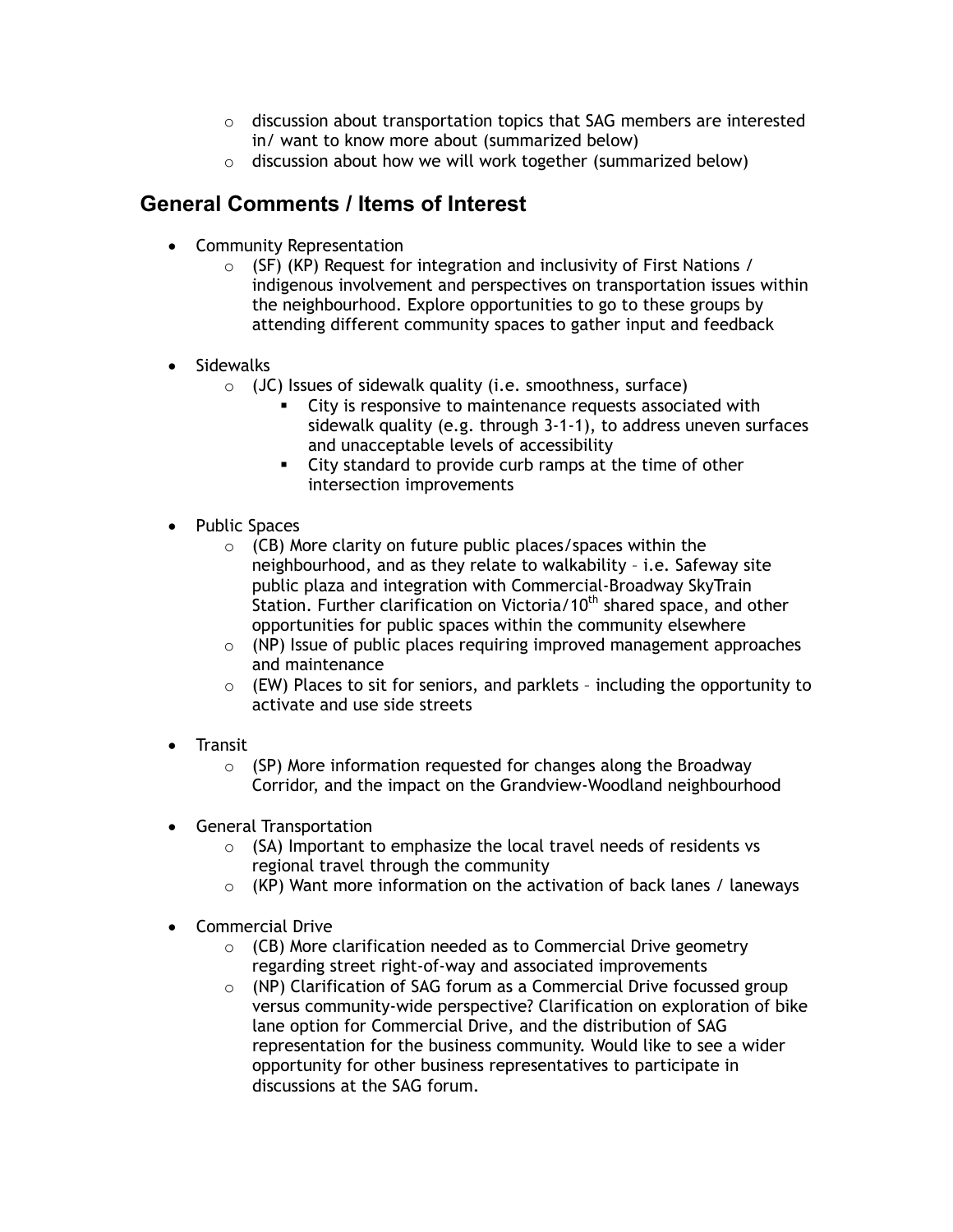- Council direction to explore an all ages and abilities facility on Commercial Drive
- Other forums for more businesses to provide input including a business-only session in December 2016 regarding loading and access needs
- Other Projects of Interest
	- o (JL) Powell Street Overpass would like more information on this project to extend the bicycle facility
	- $\circ$  (AP) Would like the City to provide more information on the renewal of Britannia Community Centre

### *How can we work together?*

- Emphasis on less paper, but make hardcopy options available to those who are interested
- Avoid large email attachments by making materials available on City website
- City to provide ongoing updates on project events, workshops, consultation opportunities etc. that are relevant to Grandview-Woodland community
- Stakeholder advisory group members are encouraged to share information by email and staff will alert group when materials are in draft form and/or contain sensitive information
- Note that City advisory committee members are being reappointed, so ensure that new representatives are invited in 2017, as applicable

#### *Next meetings*

- Next SAG meeting in February 2017 (date to be confirmed in November)
- SAG Workshop on Commercial Drive Complete Street project planned for Winter 2017 (date to be confirmed shortly)